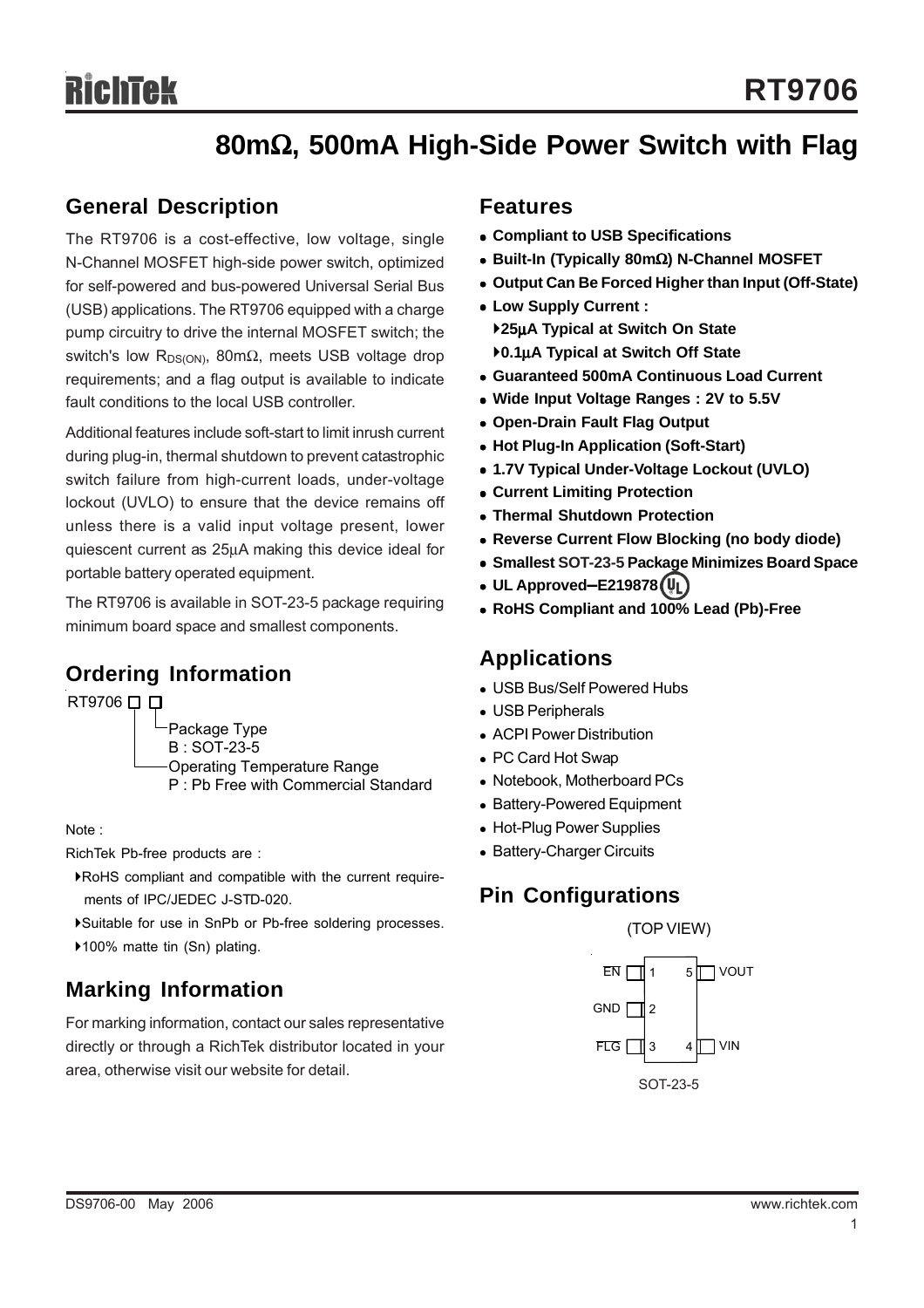# **Typical Application Circuit**



**Note:** A low-ESR 150μF aluminum electrolytic or tantalum between VOUT and GND is strongly recommended to meet the 330mV maximum droop requirement in the hub  $V_{BUS}$ . (see Application Information Section for further details)

| <b>Pin Name</b> | <b>Pin Function</b>          |
|-----------------|------------------------------|
| VIN             | Power-Input Voltage          |
| VOUT            | Output Voltage               |
| <b>GND</b>      | Ground                       |
| <b>FN</b>       | Chip Enable (Active Low)     |
| <b>FLG</b>      | Open-Drain Fault Flag Output |

## **Functional Pin Description**

# **Function Block Diagram**

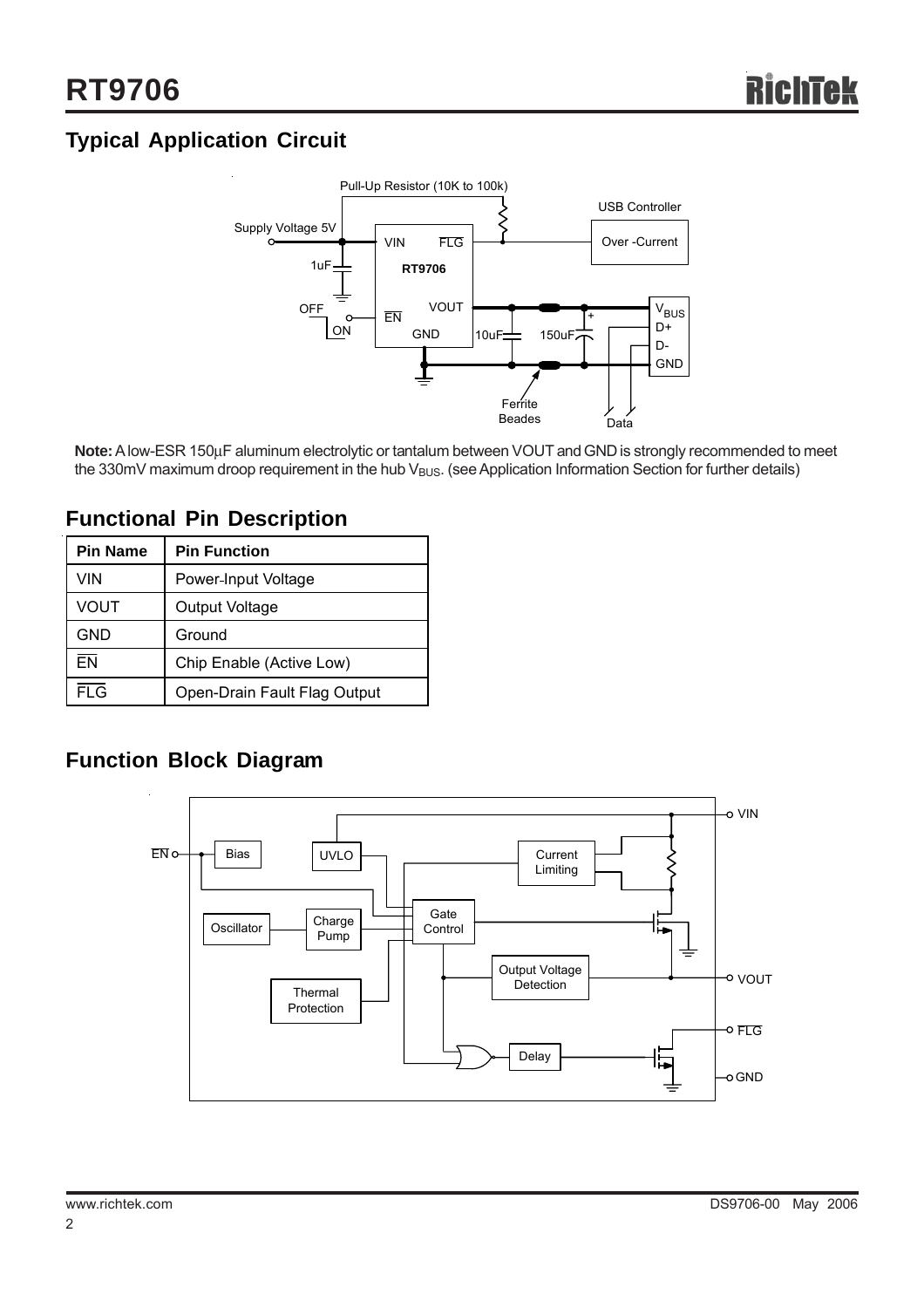# chtek

# **Test Circuits**











**Note:** Above test circuits reflected the graphs shown on " Typical Operating Characteristics " are as follows :

−Turn-On Rising & Falling Time vs. Temperature, Turn-On & Off Response, Flag Response 1

- ©-Supply Current vs. Input Voltage & Temperature, Switch Off Supply Current vs. Temperature, Turn-Off Leakage Current vs. Temperature
- −On-Resistance vs. Input Voltage & Temperature 3
- ⊕-EN Threshold Voltage vs. Input Voltage & Temperature, Flag Delay Time vs. Input Voltage & Temperature, UVLO Threshold vs. Temperature, UVLO at Rising & Falling
- ©-Current Limit vs. Input Voltage/Temperature, Short Circuit Current Response, Short Circuit Current vs. Temperature, Inrush Current Response, Soft-start Response, Ramped Load Response, Current Limit Transient Response, Thermal Shutdown Response

DS9706-00 May 2006 www.richtek.com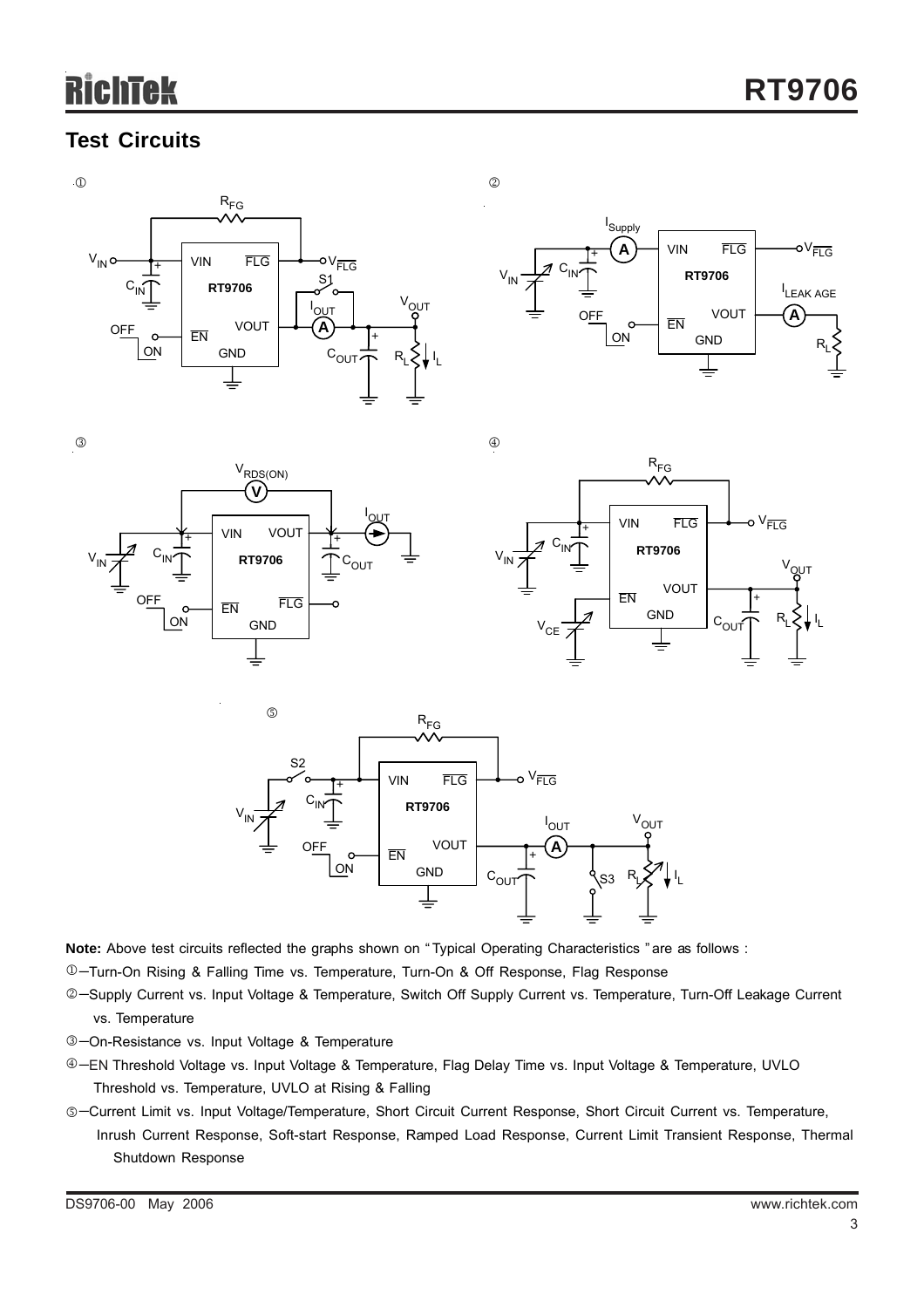# **Absolute Maximum Ratings** (Note 1)

| • Power Dissipation, $P_D @ T_A = 25^{\circ}C$ |  |
|------------------------------------------------|--|
|                                                |  |
| • Package Thermal Resistance (Note 4)          |  |
|                                                |  |
|                                                |  |
|                                                |  |
|                                                |  |
| • ESD Susceptibility (Note 2)                  |  |
|                                                |  |
|                                                |  |
|                                                |  |

# **Recommended Operating Conditions** (Note 3)

| • Supply Input Voltage ---       | -- 2V to 5.5V                       |
|----------------------------------|-------------------------------------|
| • Chip Enable Input Voltage ---- |                                     |
| • Junction Temperature Range --- | $-40^{\circ}$ C to 125 $^{\circ}$ C |
| • Ambient Temperature Range ---  | $-40^{\circ}$ C to 85 $^{\circ}$ C  |

## **Electrical Characteristics**

( $V_{IN}$  = 5V,  $C_{IN}$  =  $C_{OUT}$  = 1 $\mu$ F, T<sub>A</sub> = 25°C, unless otherwise specified)

|                               | <b>Parameter</b>   | Symbol                  | <b>Test Conditions</b>                        | Min | <b>Typ</b> | Max  | <b>Units</b> |  |
|-------------------------------|--------------------|-------------------------|-----------------------------------------------|-----|------------|------|--------------|--|
| Switch On Resistance          |                    | $R_{DS(ON)}$            | $I_{OUT} = 500mA$                             | $-$ | 100        | 130  | $m\Omega$    |  |
| <b>Supply Current</b>         |                    | lsw_on                  | switch on, $V_{\text{OUT}}$ = Open            | --  | 25         | 45   | μA           |  |
|                               |                    | I <sub>SW_OFF</sub>     | switch off, $V_{OUT}$ = Open                  | --  | 0.1        | 1    |              |  |
| <b>EN Threshold</b>           | Logic-Low Voltage  | V <sub>IL</sub>         | $V_{\text{IN}}$ = 2V to 5.5V, switch off      |     | --         | 0.8  | $\vee$       |  |
|                               | Logic-High Voltage | V <sub>IH</sub>         | $V_{IN}$ = 2V to 5.5V, switch on              | 2.0 | --         | --   | V            |  |
| <b>EN Input Current</b>       |                    | l <sub>EN</sub>         | $V_{EN}$ = 0V to 5.5V                         | --  | 0.01       | --   | μA           |  |
| Output Leakage Current        |                    | <b>ILEAKAGE</b>         | $V_{EN}$ = 5V, R <sub>LOAD</sub> = 0 $\Omega$ | --  | 0.5        | 10   | μA           |  |
| Output Turn-On Rise Time      |                    | $T_{\mathsf{ON\_RISE}}$ | 10% to 90% of $V_{\text{OUT}}$ rising         | --  | 400        | --   | μS           |  |
| <b>Current Limit</b>          |                    | <b>LIM</b>              | $R_{LOAD} = 1\Omega$                          | 0.5 | 0.8        | 1.25 | A            |  |
| <b>FLAG Output Resistance</b> |                    | RFLG                    | $I_{SINK} = 1mA$                              | --  | 20         | 400  | Ω            |  |
| <b>FLAG Off Current</b>       |                    | <b>FLG_OFF</b>          | $V_{\text{FLG}} = 5V$                         | --  | 0.01       | 1    | μA           |  |
| FLAG Delay Time (Note 5)      |                    | $t_{\rm D}$             | From fault condition to FLG<br>assertion      | 5   | 12         | 20   | ms           |  |
| Under-voltage Lockout         |                    | VUVLO                   | V <sub>IN</sub> Rising                        | 1.3 | 1.7        |      | V            |  |
| Under-voltage Hysteresis      |                    | <b>AVUVLO</b>           |                                               | --  | 0.1        |      | V            |  |

*To be continued*

4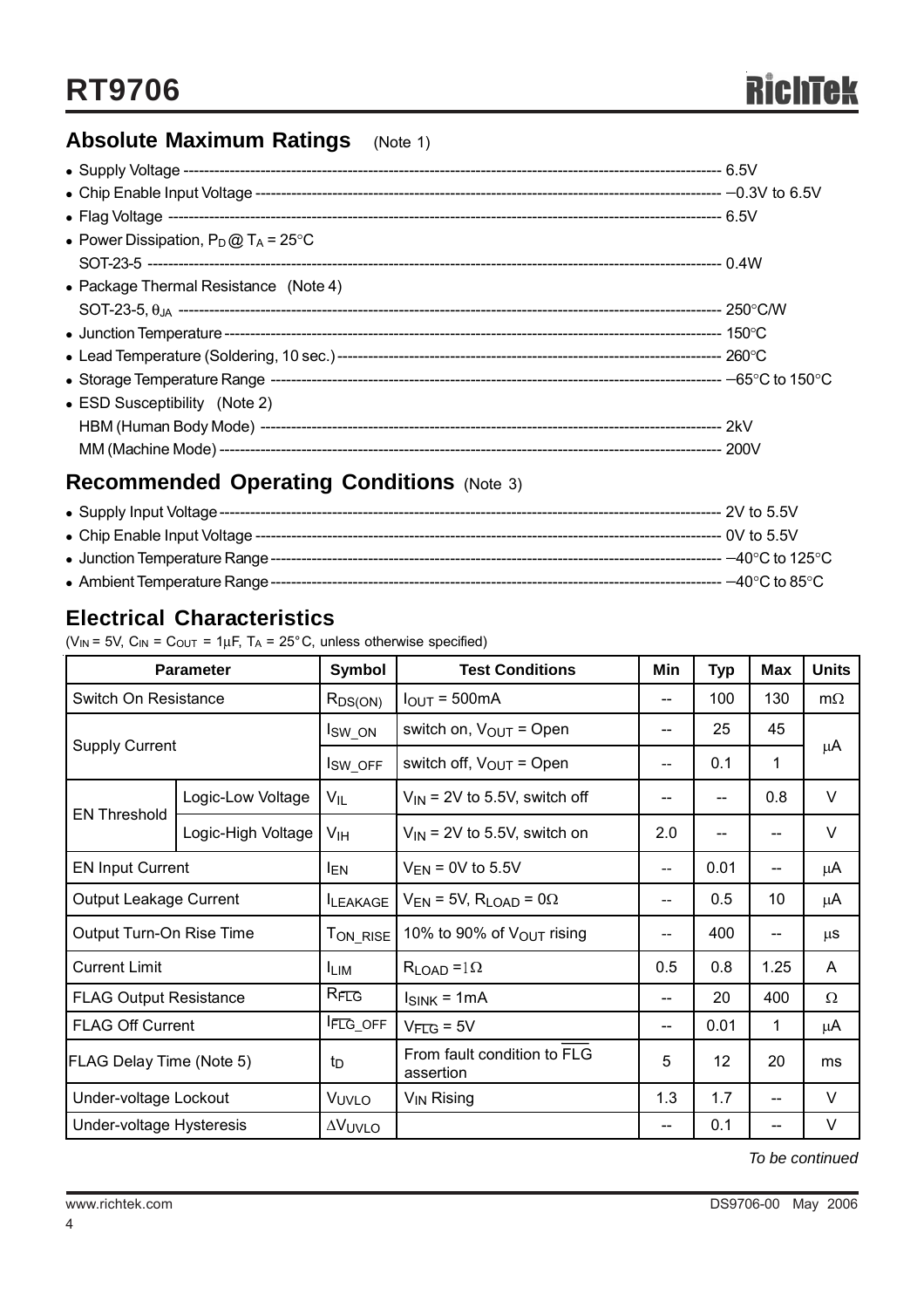| <b>Parameter</b>                   | <b>Symbol</b>             | <b>Test Conditions</b> | Min   | Typ | <b>Max</b> | Units   |
|------------------------------------|---------------------------|------------------------|-------|-----|------------|---------|
| <b>Thermal Shutdown Protection</b> | <b>SD</b>                 |                        | --    | 130 | $- -$      | °C      |
| <b>Thermal Shutdown Hysteresis</b> | $\Delta$ T $_{\text{SD}}$ |                        | $- -$ | 20  | $- -$      | $\circ$ |

**Note 1.** Stresses listed as the above "Absolute Maximum Ratings" may cause permanent damage to the device. These are for stress ratings. Functional operation of the device at these or any other conditions beyond those indicated in the operational sections of the specifications is not implied. Exposure to absolute maximum rating conditions for extended periods may remain possibility to affect device reliability.

- **Note 2.** Devices are ESD sensitive. Handling precaution recommended.
- **Note 3.** The device is not guaranteed to function outside its operating conditions.
- Note 4. θ<sub>JA</sub> is measured in the natural convection at T<sub>A</sub> = 25°C on a low effective single layer thermal conductivity test board of JEDEC 51-3 thermal measurement standard.
- Note 5. The FLAG delay time is input voltage dependent, see<sup>"</sup> Typical Operating Characteristics" graph for further details.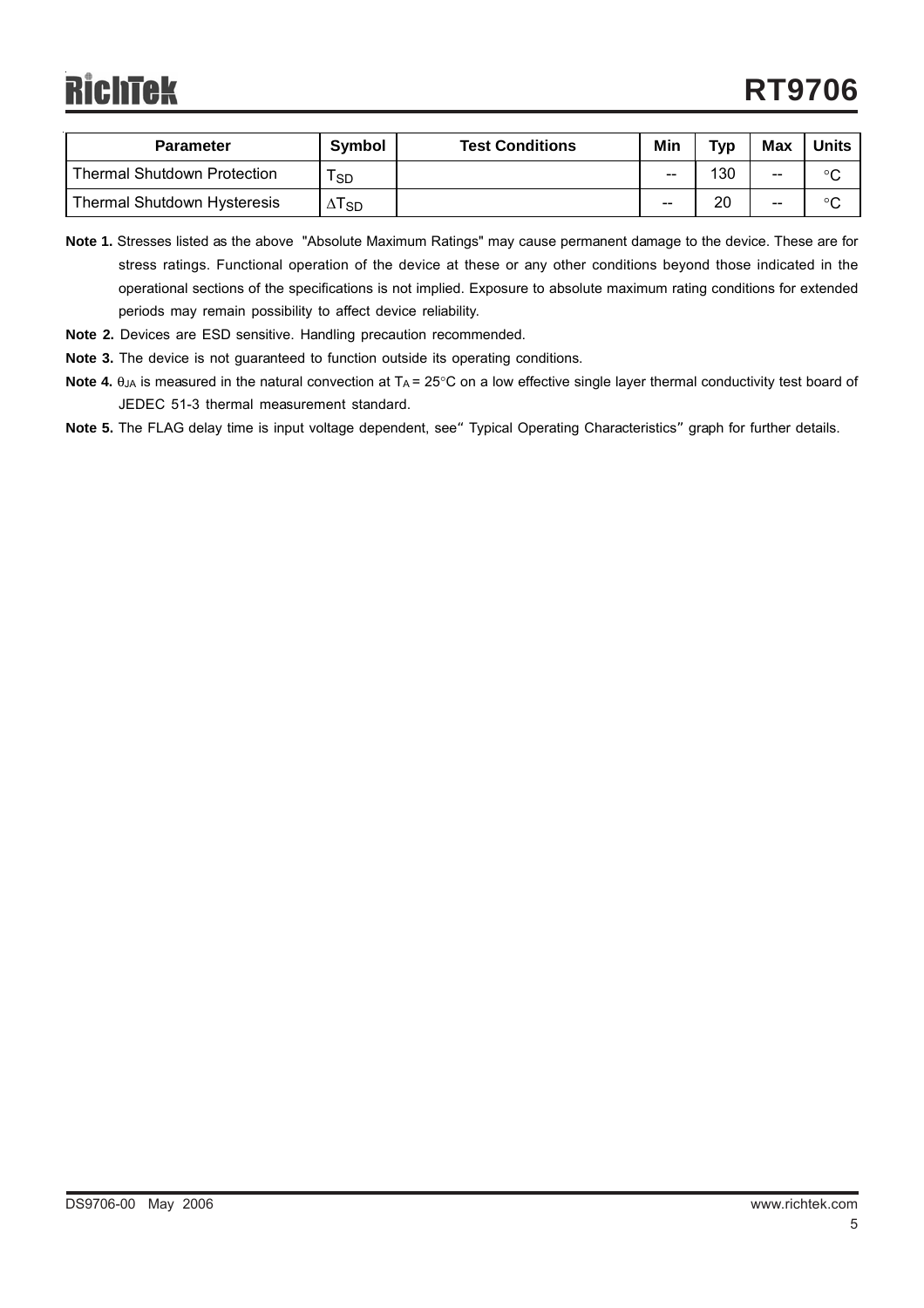









**Switch On Resistance vs. Input Voltage**



**Current Limit vs. Input Voltage**

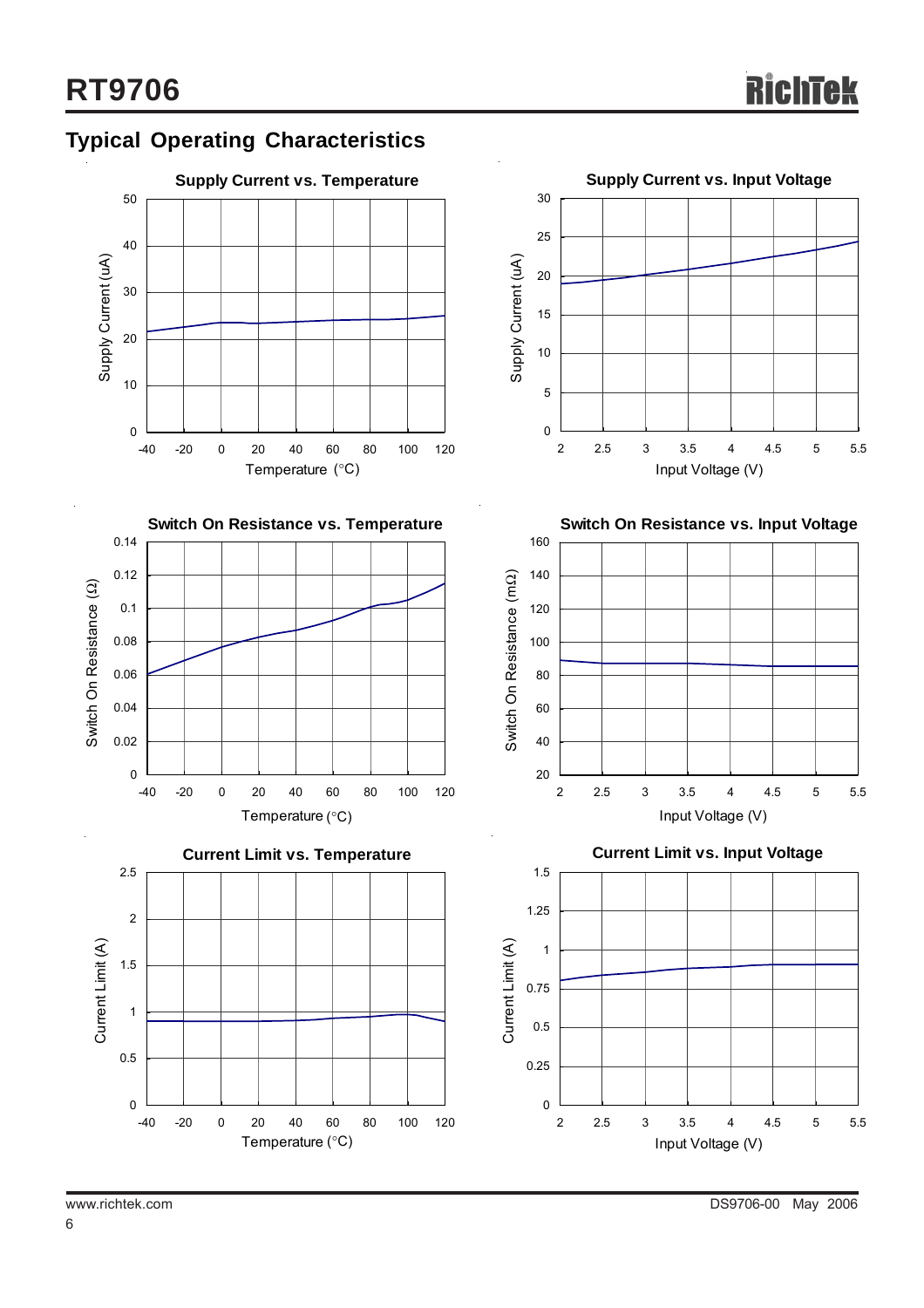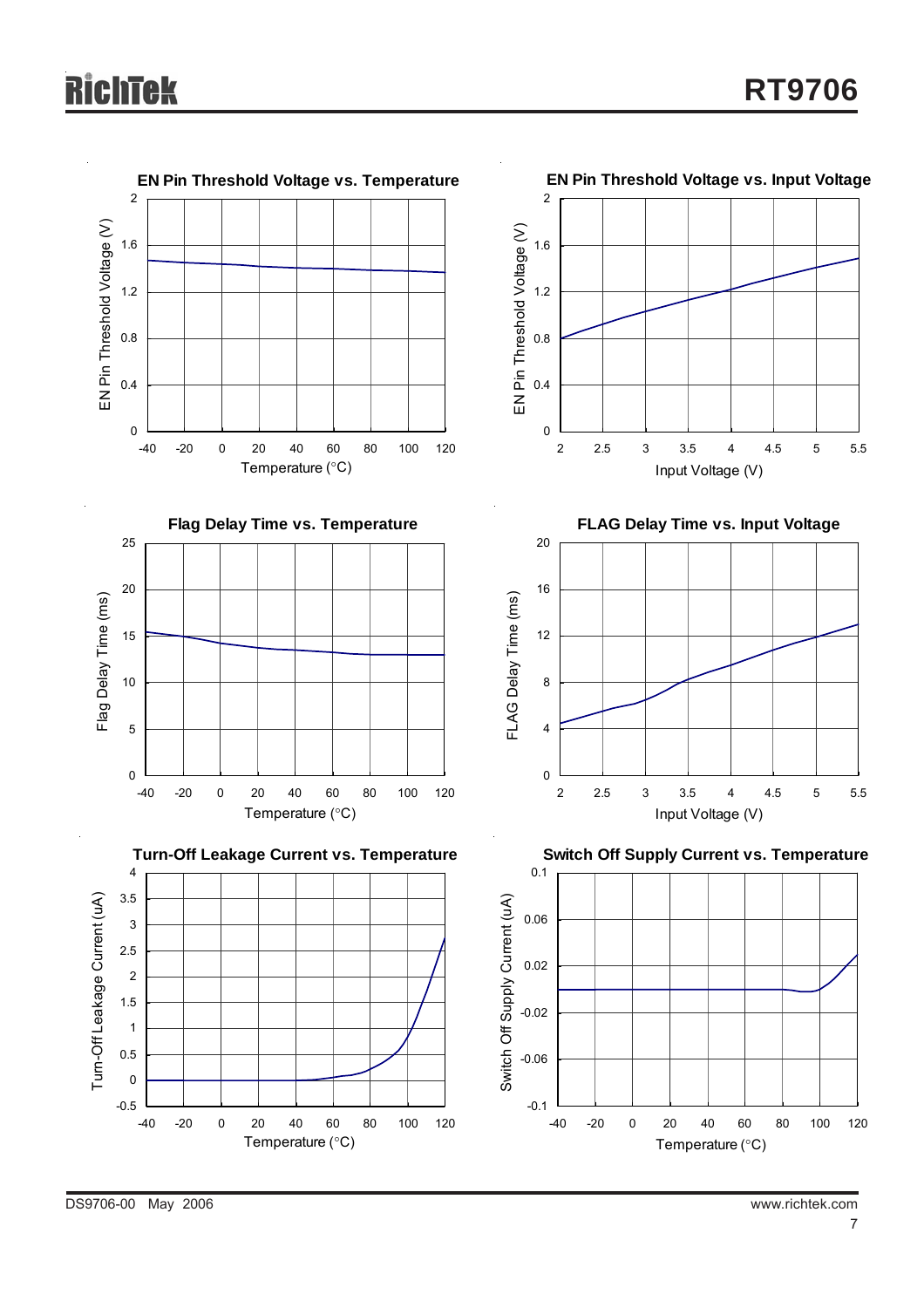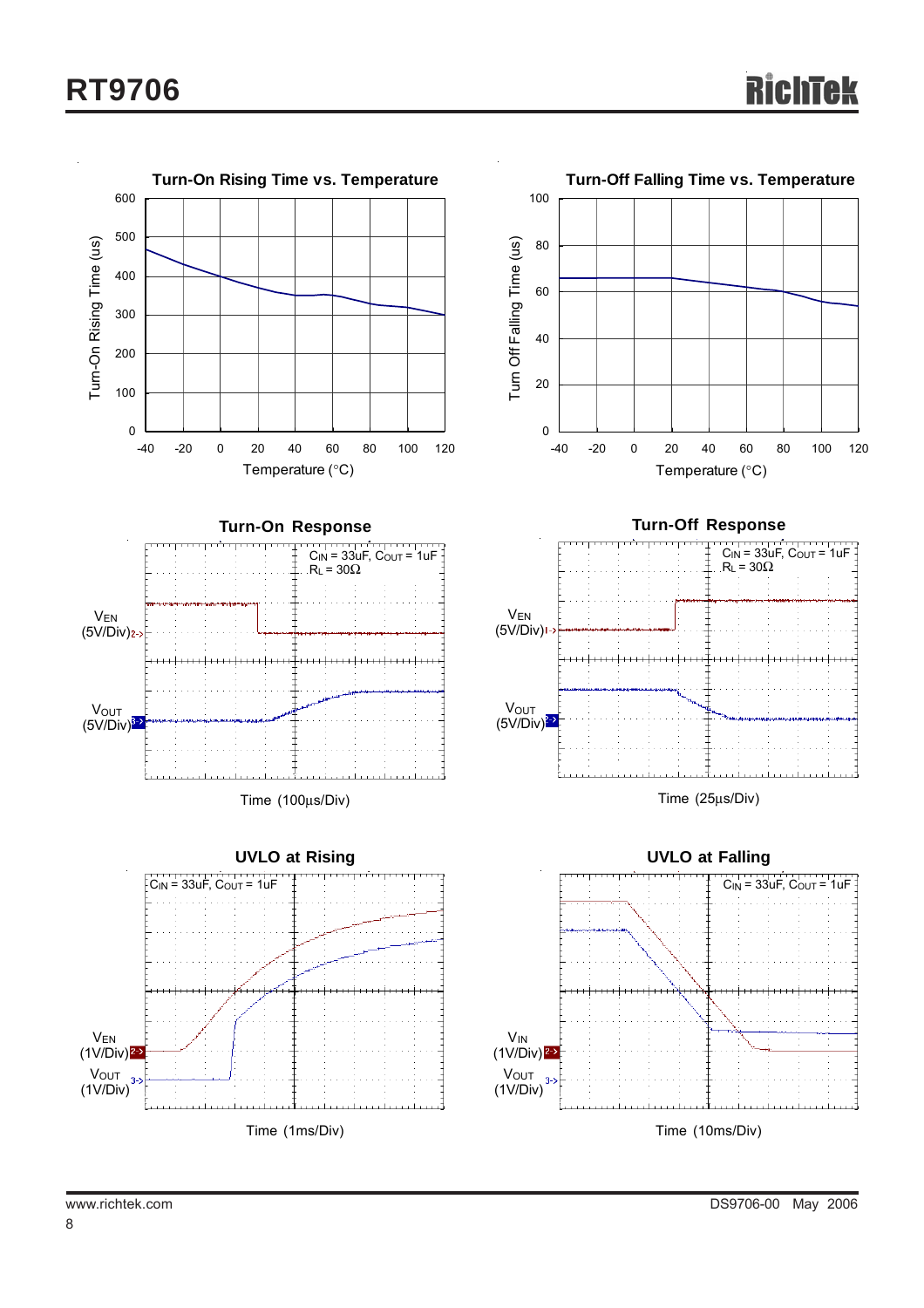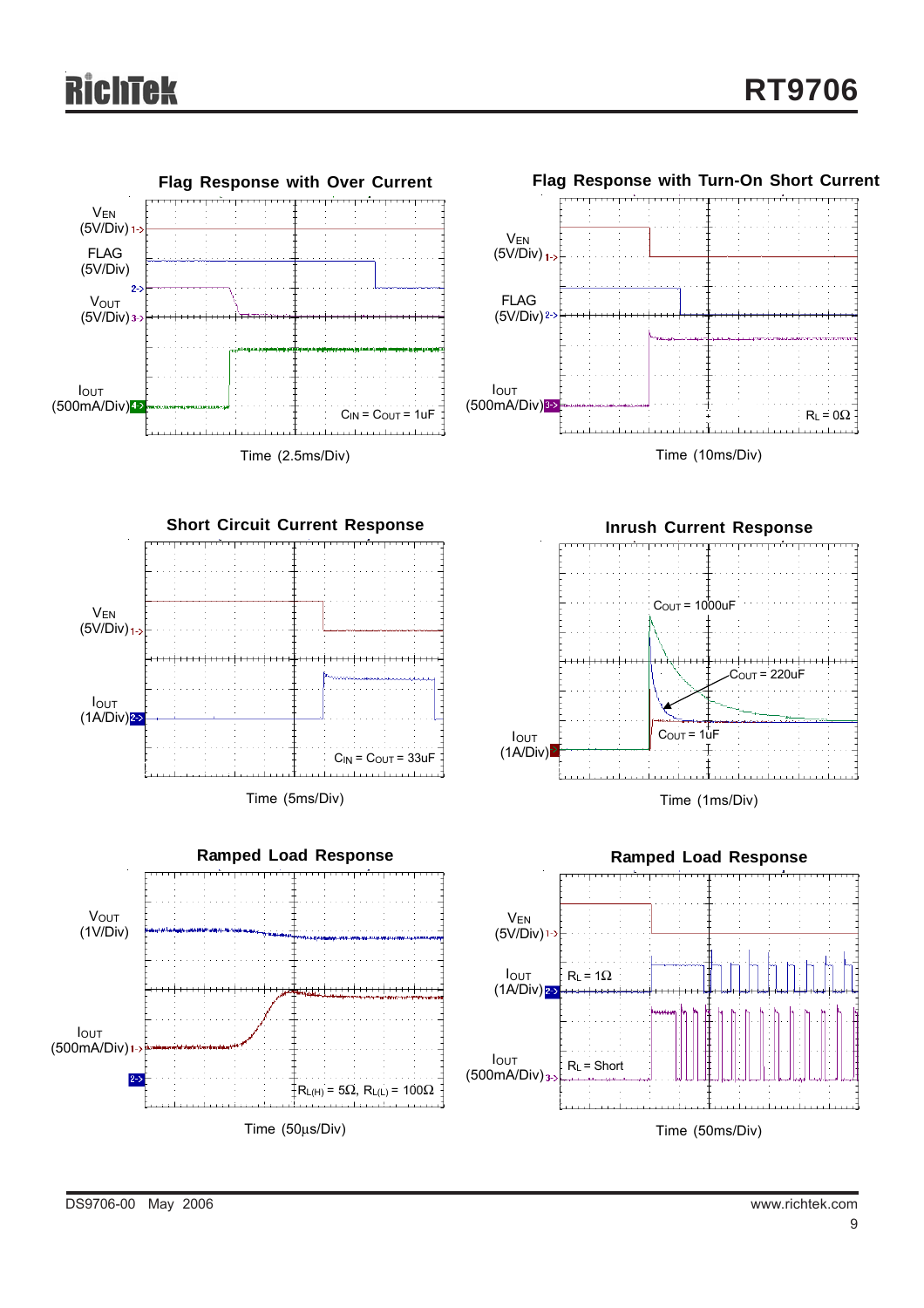## **Applications Information**

The RT9706 is a single N-Channel MOSFET high-side power switch with active-low enable input, optimized for self-powered and bus-powered Universal Serial Bus (USB) applications. The RT9706 equipped with a charge pump circuitry to drive the internal NMOS switch; the switch's low  $R_{DS(ON)}$ , 80m $\Omega$ , meets USB voltage drop requirements; and a flag output is available to indicate fault conditions to the local USB controller.

#### **Input and Output**

 $V_{IN}$  (input) is the power source connection to the internal circuitry and the drain of the MOSFET.  $V_{OUT}$  (output) is the source of the MOSFET. In a typical application, current flows through the switch from  $V_{IN}$  to  $V_{OUT}$  toward the load. If V<sub>OUT</sub> is greater than V<sub>IN</sub>, current will flow from V<sub>OUT</sub> to  $V_{IN}$  since the MOSFET is bidirectional when on.

Unlike a normal MOSFET, there is no a parasitic body diode between drain and source of the MOSFET, the RT9706 prevents reverse current flow if  $V_{\text{OUT}}$  being externally forced to a higher voltage than  $V_{IN}$  when the output disabled ( $V_{EN} > 2V$ ).



#### **Chip Enable Input**

The switch will be disabled when the EN pin is in a logic high condition. During this condition, the internal circuitry and MOSFET are turned off, reducing the supply current to 0.1μA typical. The maximum guaranteed voltage for a logic low at the EN pin is 0.8V. A minimum guaranteed voltage of 2V at the EN pin will turn the RT9706 off. Floating the input may cause unpredictable operation. EN should not be allowed to go negative with respect to GND.

#### **Soft Start for Hot Plug-In Applications**

In order to eliminate the upstream voltage droop caused by the large inrush current during hot-plug events, the "soft-start" feature effectively isolates the power source from extremely large capacitive loads, satisfying the USB voltage droop requirements.

#### **Fault Flag**

The RT9706 provides a  $\overline{FLG}$  signal pin which is an N-Channel open drain MOSFET output. This open drain output goes low when  $V_{\text{OUT}}$  <  $V_{\text{IN}}$  – 1V, current limit or the die temperature exceeds 130°C approximately. The FLG output is capable of sinking a 10mA load to typically 200mV above ground. The FLG pin requires a pull-up resistor, this resistor should be large in value to reduce energy drain. A 100kΩ pull-up resistor works well for most applications. In the case of an over-current condition, FLG will be asserted only after the flag response delay time,  $t_D$ , has elapsed. This ensures that  $\overline{\text{FLG}}$  is asserted only upon valid over-current conditions and that erroneous error reporting is eliminated. The  $\overline{\text{FLG}}$  response delay time t<sub>D</sub> is typically 12ms.

For example, false over-current conditions may occur during hot-plug events when extremely large capacitive loads are connected and causes a high transient inrush current that exceeds the current limit threshold.

#### **Under-Voltage Lockout**

Under-voltage lockout (UVLO) prevents the MOSFET switch from turning on until input voltage exceeds approximately 1.7V. If input voltage drops below approximately 1.3V, UVLO turns off the MOSFET switch, FLG will be asserted accordingly. Under-voltage detection functions only when the switch is enabled.

#### **Current Limiting and Short-Circuit Protection**

The current limit circuitry prevents damage to the MOSFET switch and the hub downstream port but can deliver load current up to the current limit threshold of typically 800mA through the switch of RT9706. When a heavy load or short circuit is applied to an enabled switch, a large transient current may flow until the current limit circuitry responds.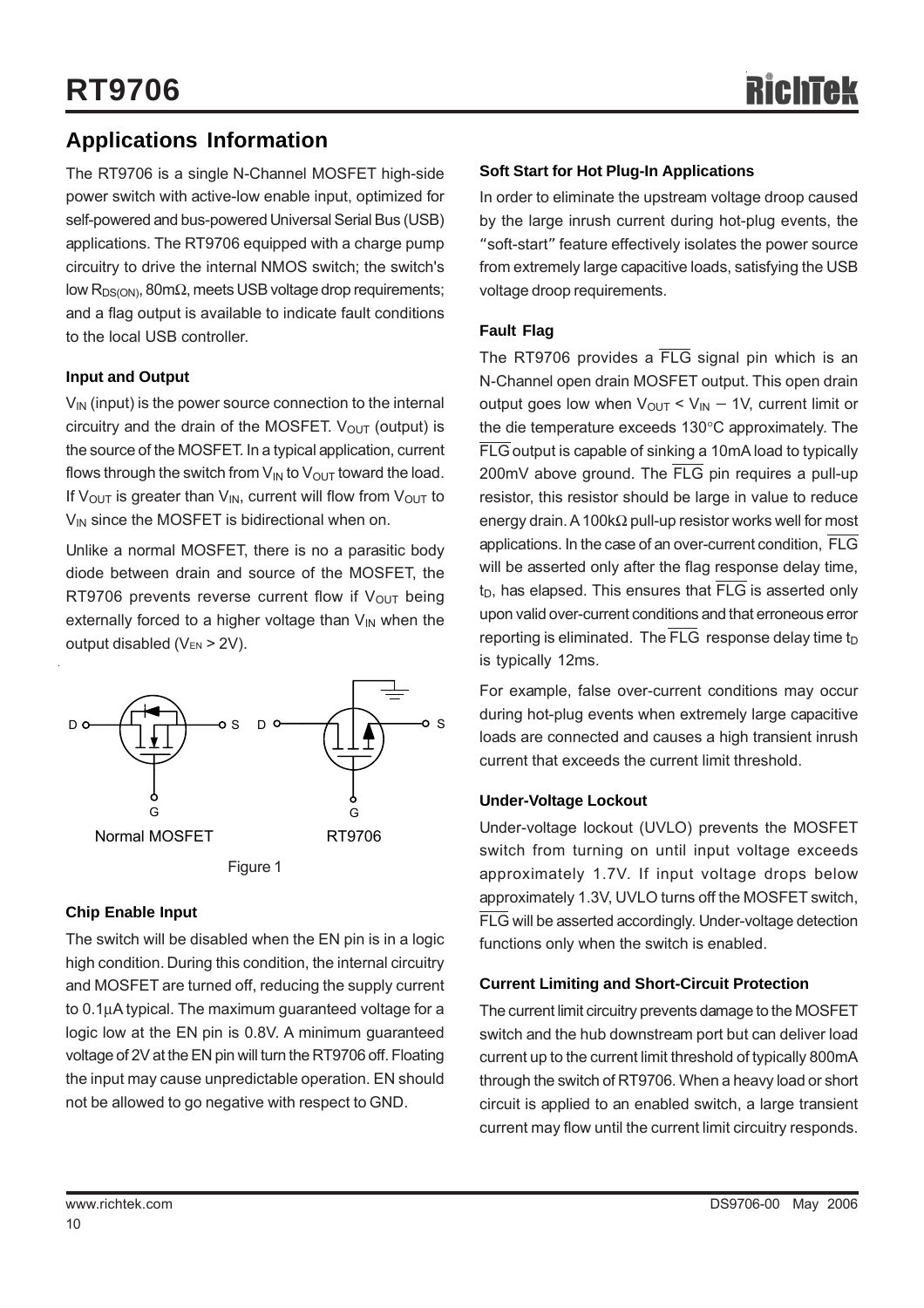Once this current limit threshold is exceeded the device enters constant current mode until the thermal shutdown occurs or the fault is removed.

#### **Thermal Shutdown**

Thermal shutdown is employed to protect the device from damage if the die temperature exceeds approximately 130°C. If enabled, the switch automatically restarts when the die temperature falls 20°C. The output and FLG signal will continue to cycle on and off until the device is disabled or the fault is removed.

#### **Power Dissipation and Thermal Consideration**

The device "S" junction temperature depends on several factors such as the load, PCB layout, ambient temperature and package type. The output pin of RT9706 can deliver a current of up to 500mA, respectively over the full operating junction temperature range. However, the maximum output current must be derated at higher ambient temperature to ensure the junction temperature does not exceed 100°C. With all possible conditions, the junction temperature must be within the range specified under operating conditions. Power dissipation can be calculated based on the output current and the  $R_{DS(ON)}$  of switch as below.

 $P_D = R_{DS(ON)} x (I_{OUT})^2$ 

Although the devices are rated for 500mA of output current, but the application may limit the amount of output current based on the total power dissipation and the ambient temperature. The final operating junction temperature for any set of conditions can be estimated by the following thermal equation :

 $P_{D(MAX)} = (T_{J(MAX)} - T_A) / \theta_{JA}$ 

 $P_{D(MAX)} = (T_{J(MAX)} - T_A)/\theta_{JA}$ 

Where  $T_{J(MAX)}$  is the maximum operation junction temperature,  $T_A$  is the ambient temperature and the  $\theta_{JA}$  is the junction to ambient thermal resistance.

For recommended operating conditions specification of RT9706, where  $T_{J(MAX)}$  is the maximum junction temperature of the die (125 $\degree$ C) and T<sub>A</sub> is the maximum ambient temperature. The junction to ambient thermal resistance  $θ_{JA}$  is layout dependent. For SOT-23-5 packages, the thermal resistance  $\theta_{JA}$  is 250°C/W on the standard JEDEC 51-3 single-layer thermal test board.

The maximum power dissipation at  $T_A = 25^{\circ}$ C can be calculated by following formula :

 $P_{D(MAX)}$  = (125°C – 25°C) / 250°C/W = 0.4 W for SOT-23-5 packages

The maximum power dissipation depends on operating ambient temperature for fixed  $T_{J(MAX)}$  and thermal resistance  $θ_{JA}$ . For RT9706 packages, the Figure 2 of derating curves allows the designer to see the effect of rising ambient temperature on the maximum power allowed.



Figure 2. Derating Curves for RT9706 Package

#### **Universal Serial Bus (USB) & Power Distribution**

The goal of USB is to be enabled device from different vendors to interoperate in an open architecture. USB features include ease of use for the end user, a wide range of workloads and applications, robustness, synergy with the PC industry, and low-cost implement- ation. Benefits include self-identifying peripherals, dynamically attachable and reconfigurable peripherals, multiple connections (support for concurrent operation of many devices), support for as many as 127 physical devices, and compatibility with PC Plug-and-Play architecture.

The Universal Serial Bus connects USB devices with a USB host: each USB system has one USB host. USB devices are classified either as hubs, which provide additional attachment points to the USB, or as functions, which provide capabilities to the system (for example, a digital joystick). Hub devices are then classified as either Bus-Power Hubs or Self-Powered Hubs.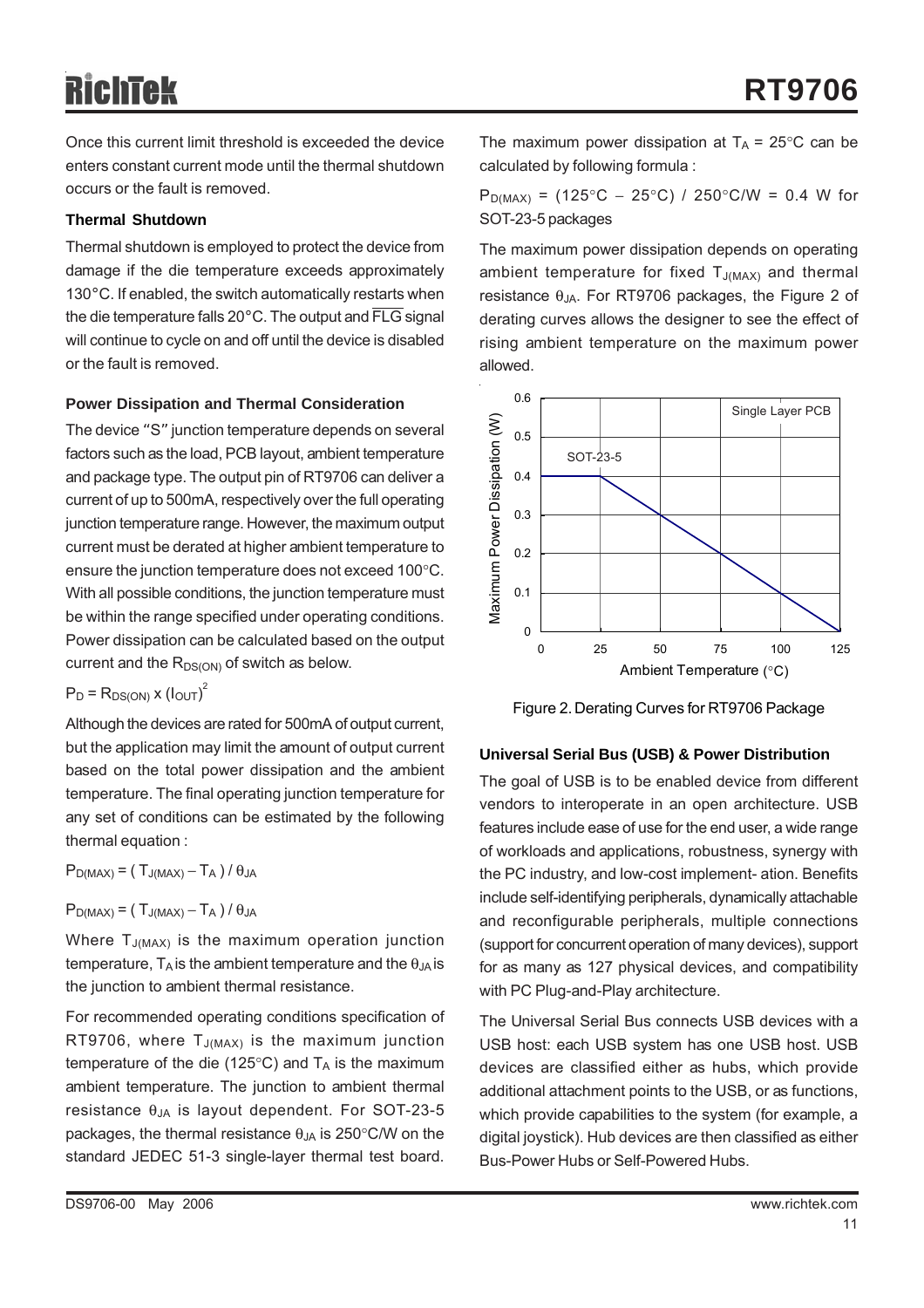A Bus-Powered Hub draws all of the power to any internal functions and downstream ports from the USB connector power pins. The hub may draw up to 500mA from the upstream device. External ports in a Bus-Powered Hub can supply up to 100mA per port, with a maximum of four external ports.

Self-Powered Hub power for the internal functions and downstream ports does not come from the USB, although the USB interface may draw up to 100mA from its upstream connect, to allow the interface to function when the remainder of the hub is powered down. The hub must be able to supply up to 500mA on all of its external downstream ports. Please refer to Universal Serial Specification Revision 2.0 for more details on designing compliant USB hub and host systems.

Over-Current protection devices such as fuses and PTC resistors (also called polyfuse or polyswitch) have slow trip times, high on-resistance, and lack the necessary circuitry for USB-required fault reporting.

The faster trip time of the RT9706 power distribution allow designers to design hubs that can operate through faults. The RT9706 have low on-resistance and internal faultreporting circuitry that help the designer to meet voltage regulation and fault notification requirements.

Because the devices are also power switches, the designer of self-powered hubs has the flexibility to turn off power to output ports. Unlike a normal MOSFET, the devices have controlled rise and fall times to provide the needed inrush current limiting required for the bus-powered hub power switch.

#### **Supply Filter/Bypass Capacitor**

A 1 $\mu$ F low-ESR ceramic capacitor from  $V_{IN}$  to GND, located at the device is strongly recommended to prevent the input voltage drooping during hot-plug events. However, higher capacitor values will further reduce the voltage droop on the input. Furthermore, without the bypass capacitor, an output short may cause sufficient ringing on the input (from source lead inductance) to destroy the internal control circuitry. The input transient must not exceed 6.5V of the absolute maximum supply voltage even for a short duration.

#### **Output Filter Capacitor**

A low-ESR 150μF aluminum electrolytic or tantalum between  $V_{\text{OUT}}$  and GND is strongly recommended to meet the 330mV maximum droop requirement in the hub  $V_{\text{BUS}}$ (Per USB 2.0, output ports must have a minimum 120μF of low-ESR bulk capacitance per hub). Standard bypass methods should be used to minimize inductance and resistance between the bypass capacitor and the downstream connector to reduce EMI and decouple voltage droop caused when downstream cables are hot-insertion transients. Ferrite beads in series with  $V_{\text{BUS}}$ , the ground line and the  $0.1\mu$ F bypass capacitors at the power connector pins are recommended for EMI and ESD protection. The bypass capacitor itself should have a low dissipation factor to allow decoupling at higher frequencies.

#### **Fault Flag Filtering (Optional)**

The transient inrush current to downstream capacitance may cause a short-duration error flag, which may cause erroneous over-current reporting. A simple 1ms RC lowpass filter (10kΩ and  $0.1\mu$ F) in the flag line (see Typical Application Circuit) eliminates short-duration transients.

#### **Voltage Drop**

The USB specification states a minimum port-output voltage in two locations on the bus, 4.75V out of a Self-Powered Hub port and 4.4V out of a Bus-Powered Hub port. As with the Self-Powered Hub, all resistive voltage drops for the Bus-Powered Hub must be accounted for to guarantee voltage regulation (see Figure 7-47 of Universal Serial Specification Revision 2.0 ).

The following calculation determines  $V<sub>OUT (MIN)</sub>$  for multiple ports (N<sub>PORTS</sub>) ganged together through one switch (if using one switch per port,  $N_{PORTS}$  is equal to 1) :

 $V_{\text{OUT (MIN)}} = 4.75V - [I_{1} \times (4 \times R_{\text{CONN}} + 2 \times R_{\text{CABLE}})] -$ 

$$
(0.1A \times N_{PORTS} \times R_{SWITCH}) - V_{PCB}
$$

**Where** 

R<sub>CONN</sub>: Resistance of connector contacts

(two contacts per connector)

RCABLE : Resistance of upstream cable wires

(one 5V and one GND)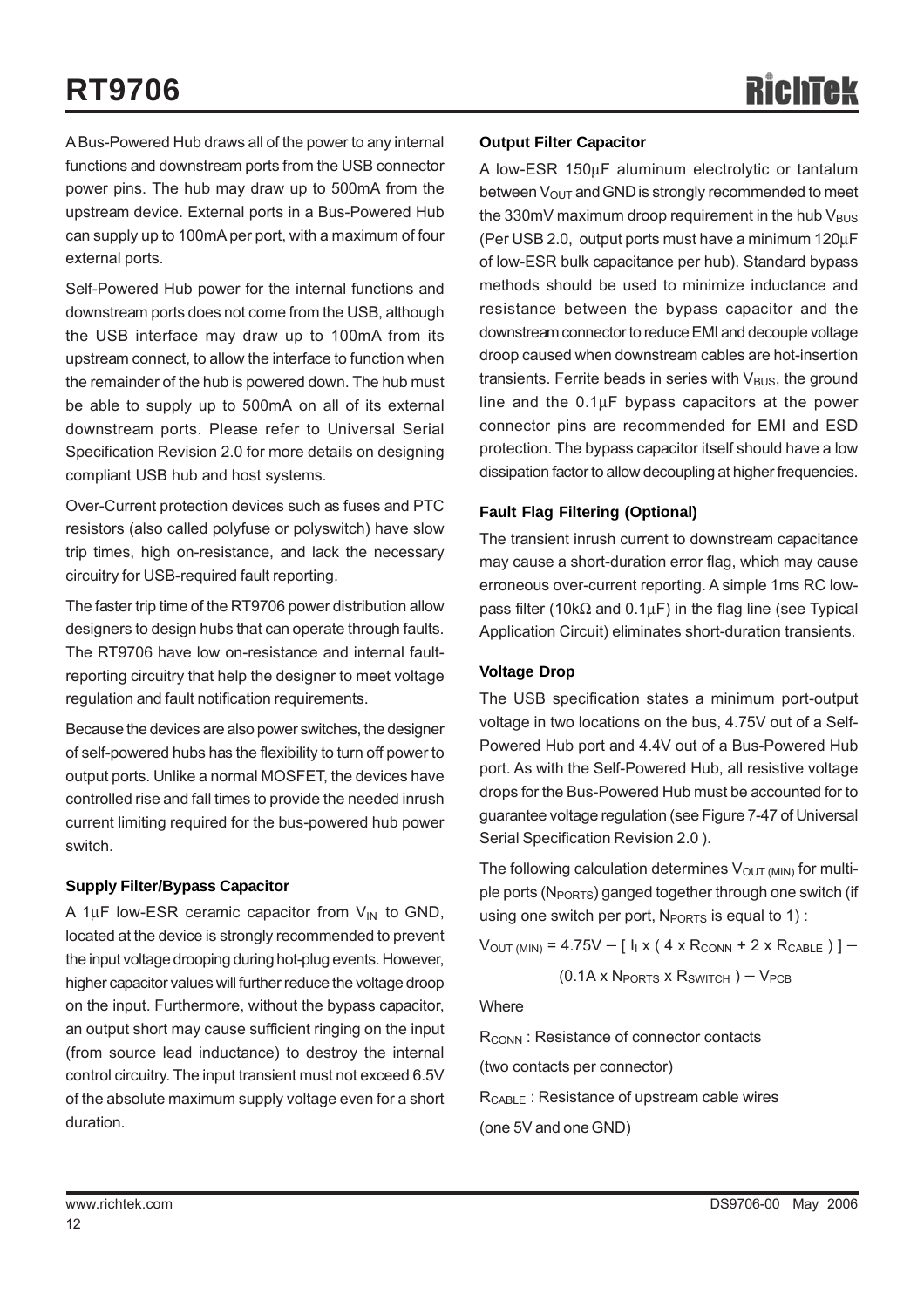RSWITCH : Resistance of power switch

(80mΩ typical for RT9706)

V<sub>PCB</sub>: PCB voltage drop

The USB specification defines the maximum resistance per contact ( $R_{\text{COMN}}$ ) of the USB connector to be 30m $\Omega$ and the drop across the PCB and switch to be 100mV. This basically leaves two variables in the equation : the resistance of the switch and the resistance of the cable.

If the hub consumes the maximum current  $(I<sub>1</sub>)$  of 500mA, the maximum resistance of the cable is  $90 \text{m}\Omega$ .

The resistance of the switch is defined as follows :

 $R_{SWITCH}$  = { 4.75V – 4.4V – [ 0.5A x ( 4 x 30m $\Omega$  + 2 x

 $90 \text{m}\Omega$ ) ] – V<sub>PCB</sub> } ÷ (0.1A x N<sub>PORTS</sub>)

 $= (200 \text{mV} - V_{PCB}) \div (0.1 \text{A} \times N_{PORTS})$ 

If the voltage drop across the PCB is limited to 100mV, the maximum resistance for the switch is 250mΩ for four ports ganged together. The RT9706, with its maximum 100mΩ on-resistance over temperature, easily meets this requirement.

#### **PCB Layout**

In order to meet the voltage drop, droop, and EMI requirements, careful PCB layout is necessary. The following guidelines must be considered :

- $\bullet$  Keep all V<sub>BUS</sub> traces as short as possible and use at least 50-mil, 2 ounce copper for all  $V_{\text{BUS}}$  traces.
- Avoid vias as much as possible. If vias are necessary, make them as large as feasible.
- Place a ground plane under all circuitry to lower both resistance and inductance and improve DC and transient performance (Use a separate ground and power plans if possible).
- Place cuts in the ground plane between ports to help reduce the coupling of transients between ports.
- Locate the output capacitor and ferrite beads as close to the USB connectors as possible to lower impedance (mainly inductance) between the port and the capacitor and improve transient load performance.
- Locate the RT9706 as close as possible to the output port to limit switching noise.

• Locate the ceramic bypass capacitors as close as possible to the VIN pins of the RT9706.



#### **ESD**

Because USB is a hot insertion and removal system, USB components (especially the connector pins) are subject to electrostatic discharge (ESD) and should be qualified to IEC801.2. The RT9706 is designed to withstand a 8kV human body mode, as defined in MIL-STD-883C. The requirements in IEC801.2 are much more stringent and require additional capacitors for the RT9706 to withstand the higher ESD energy.

Low-ESR 1μF ceramic bypass capacitors and output capacitors should be placed as closely as possible to the  $V_{IN}$  and  $V_{OUT}$  pins to increase the ESD immunity. The RT9706 may pass the requirements of IEC 1000-4-2 (EN 50082-1) level-4 for 15kV air discharge and 8kV contact discharge tests when these capacitors are added.